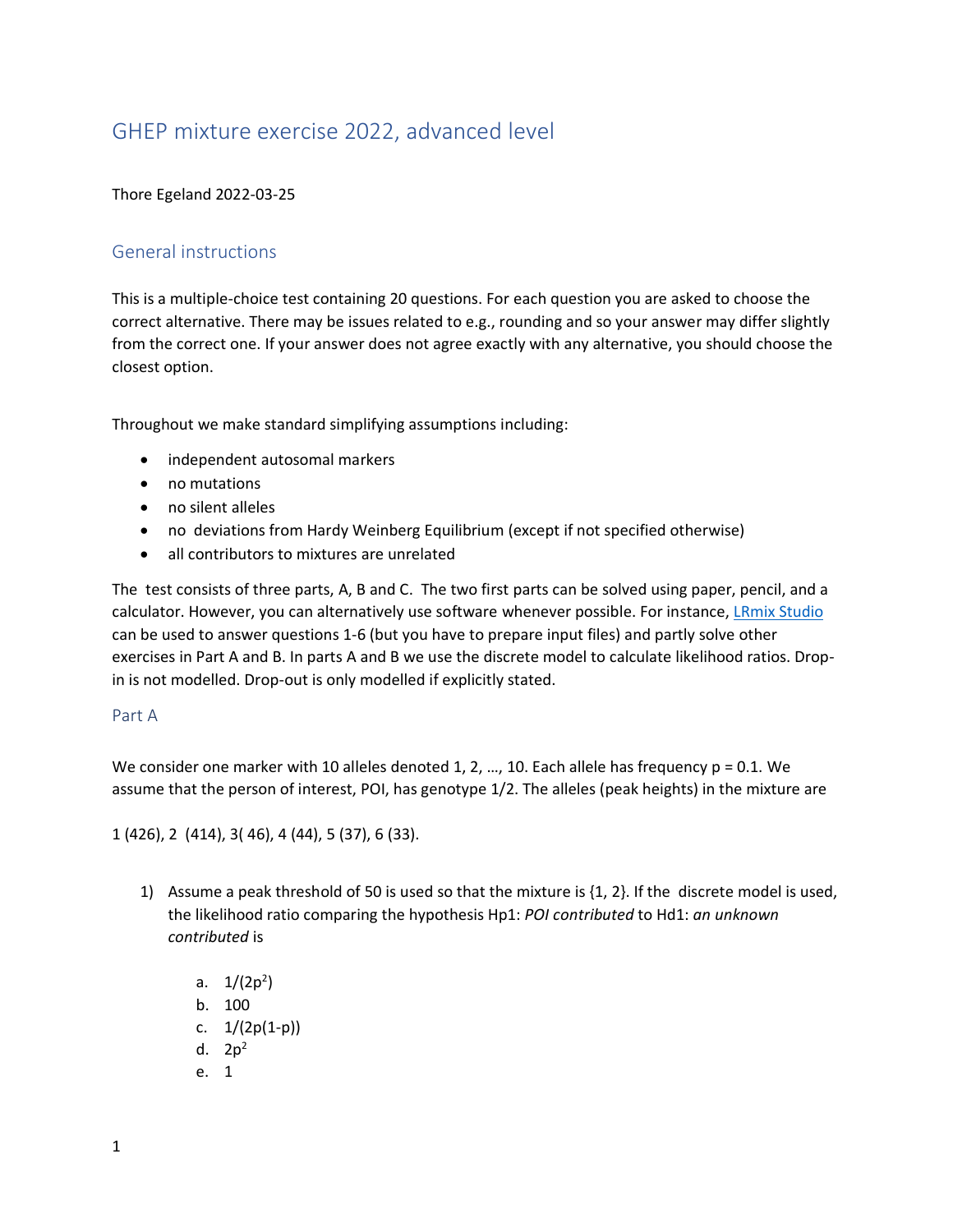- 2) If threshold of 40 is used the mixture is  $\{1, 2, 3, 4\}$ . Let LR<sub>2</sub> compare the hypothesis Hp2: *POI* + *unknown contributed* to Hd2: *two unknowns contributed*. If a threshold of 30 is used the mixture is {1, 2, 3, 4, 5, 6}. Let LR<sub>3</sub> compare the hypothesis *Hp3: POI + two unknowns* to Hd3: *three unknowns*. If the discrete model is used, we can conclude without calculation that
	- a.  $LR_1 \leq LR_3 \leq LR_2$
	- b.  $LR_1 \leq LR_2 \leq LR_3$
	- c.  $LR_2 \leq LR_1$  and  $LR_3 \leq LR_1$
	- d.  $LR_1 = LR_2 = LR_3$
	- e.  $LR_1 \leq LR_3$  and  $LR_2 = LR_3$
- 3) The  $LR_2$  in the previous question is
	- a.  $1/p^2$
	- b.  $1/(6p^2)$
	- c.  $1/(24p^2)$
	- d.  $12p^2$
	- e. 1/(12p<sup>2</sup>)
- 4) The  $LR_3$  in the question 2 is
	- a. 1/(30p<sup>4</sup>)
	- b.  $1/(60p^2)$
	- c.  $1/(15p^2)$
	- d. 1/(30p<sup>2</sup>)
	- e. 1/(2p<sup>2</sup>)
- 5) We use the dropout model described in the supplementary material of Haned, Slooten and Gill (FSI: Genetics, 2012) and implemented in e.g., LRmix Studio for this exercise. Assume the mixture is {1, 2, 3, 4}. Let LR<sup>2</sup> compare the hypothesis Hp2: *POI + unknown contributed* to Hd2: *two unknowns contributed*. Assuming that the drop out probability is d = 0.05 for all contributors, we find that  $LR_2$  equals
	- a.  $(1-d)^2/(12p^2)$
	- b.  $1/(1-d)^2 * 1/(12p^2)$
	- c. d/(2p<sup>2</sup> )
	- d. 1/(2dp<sup>2</sup> )
	- e. 1/(12p<sup>2</sup>)
- 6) Consider question 1. Assume theta correction with  $\theta$  = 0.02 (and no drop-out, i.e., d= 0). In this case LR<sub>1</sub>
	- a.  $1/(2p^2)$
	- b.  $(1 \theta)/(2p^2)$
	- c.  $2(\theta + (1-\theta)p)/(2p^2)$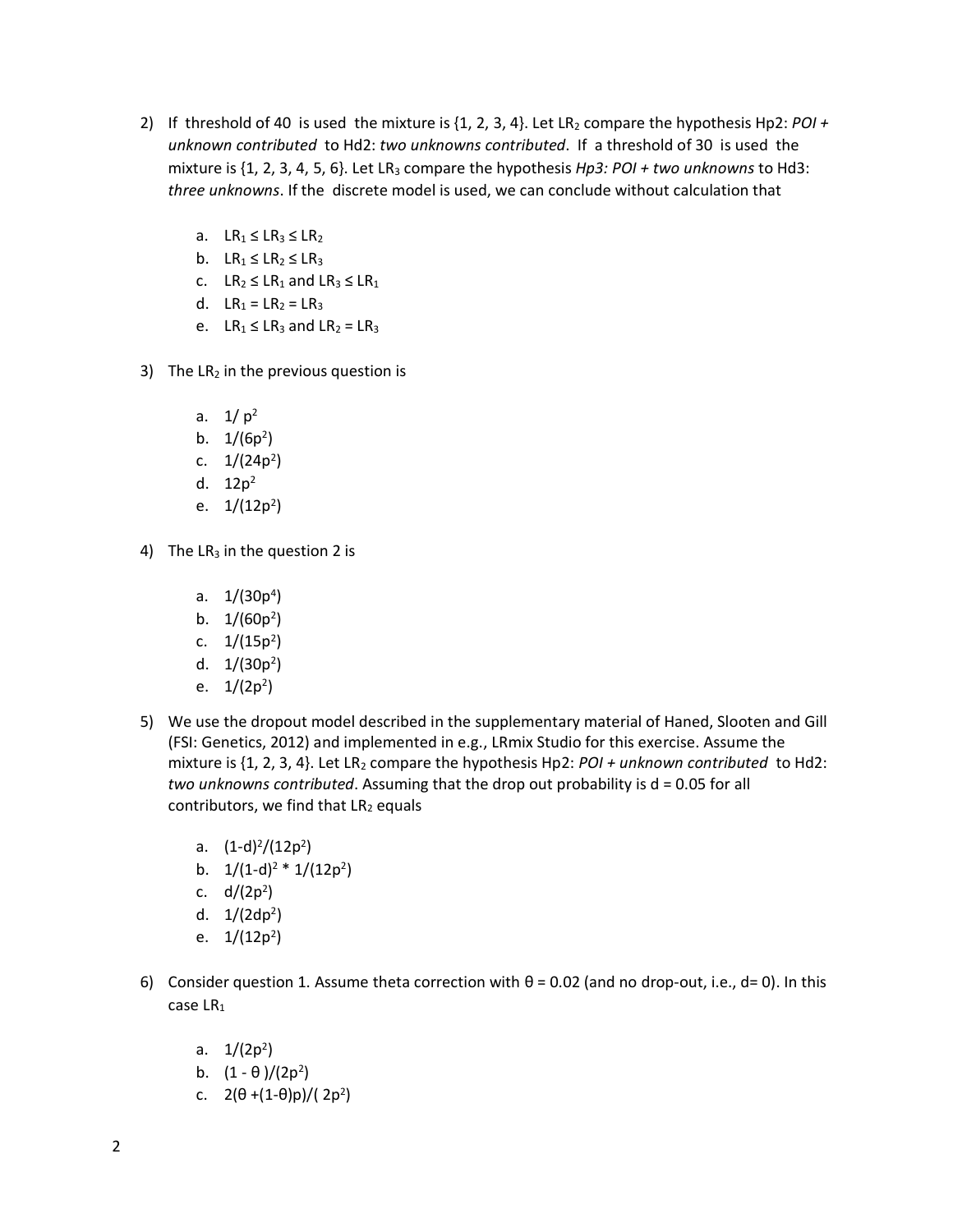$$
\mathsf{d}.
$$

e.

$$
\frac{(1+\theta)(1+2\theta)}{2(\theta+(1-\theta)p)(\theta+(1-\theta)p)}
$$

$$
\frac{2(\theta+(1-\theta)p)(\theta+(1-\theta)p)}{(1+\theta)(1+2\theta)}
$$

- 7) Assume  $d = 0$  and  $\theta = 0$ . Consider 10 independent copies of the marker used above. The log10(LR) comparing the hypothesis Hp1: *POI contributed* to Hd1: *an unknown contributed* is
	- a.  $50^{10}$
	- b. 500
	- c. 2.7
	- d. 10
	- e. 16.99
- 8) Assuming the hypothesis HP3: *POI + two unknowns,* and taking into account the peak heights, we estimate the portion of the mixture that comes from POI to
	- a. 0.426
	- b. 0.414
	- c. 0.840
	- d. 0.420
	- e. 1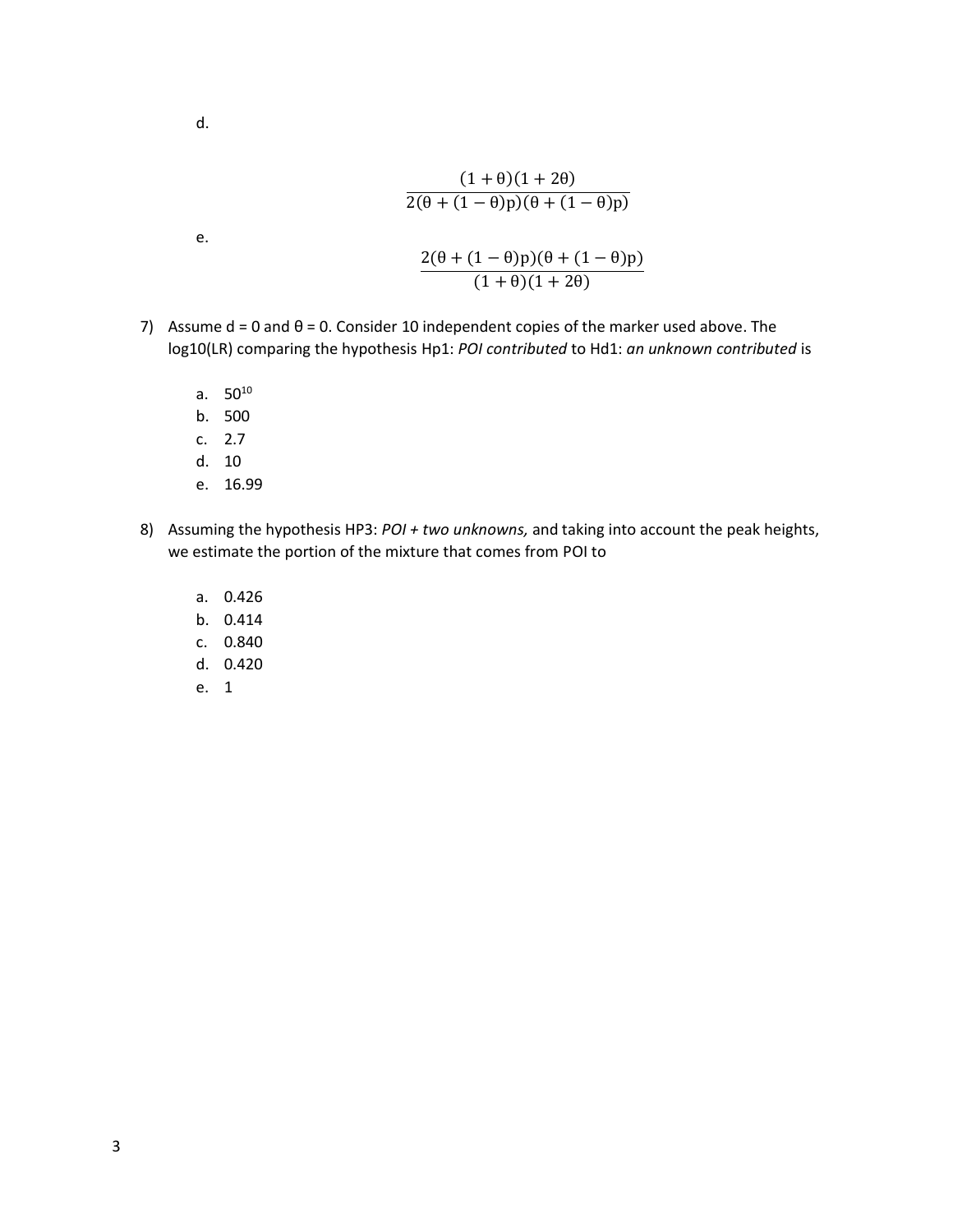#### Part B

The purpose of this part is to illustrate the top-down approach introduced in Slooten "A top-down approach to DNA mixtures", Forensic Science International: Genetics 46 (2020). The brief description below should suffice to do the exercises in this part. However, you need to read the mentioned paper to fully understand what is going on. Our goal is to find the LR comparing the hypothesis Hp: *POI contributed* to Hd: *an unknown contributed* without having to make strong, potentially dubious assumptions, typically needed for other models. It is for instance not necessary to specify how many contributors there are and we do not define a peak height distribution (EuroForMix assumes a gamma model, but other distributions like the log normal are used).

Initially, we only consider the evidence from the one marker analysed above, i.e.,

$$
1 (426), 2 (414), 3 (46), 4 (44), 5 (37), 6 (33)
$$

The peak heights appear in descending order and their sum is 426 + ... + 33 = 1000. We define  $M_{\alpha}$  as the sub profile of M =  $\{1, 2, 3, 4, 5, 6\}$  that contains the smallest set of peaks such that the sum of the peak heights in M<sub>α</sub> is at least a fraction  $\alpha$  of the total sum of peak heights. On every locus, M<sub>α</sub> can be iteratively constructed, by taking in peaks starting with the largest one, and stopping when a fraction α or more of the total sum of peak heights has been taken into  $M<sub>α</sub>$ . We will use  $\alpha$  = 0.1, 0.2, ..., 1. For instance, M<sub>0.1</sub> = {1} since 426/1000 =0.426 > 0.1. LR<sub>0.1</sub>, is calculated with the minimum number of contributors needed to explain  $M_{0.1} = \{1\}$ , i.e., one contributor. The LR calculations are done using the simple discrete model and below we assume no drop-out, no drop-in, and  $\theta = 0$ . Since the POI has the genotype  $1/2$ , LR<sub>0.1</sub> = 0. The final top-down likelihood ratio, LR<sub>top-down</sub>, is the largest of  $LR_{0.1}, \ldots$ ,  $LR_{0.9}$ ,  $LR_{1.0}$ .

#### 9) We find

- a.  $M_{0.1} = M_{0.2} = M_{0.3} = M_{0.4} = \{1\}$  and  $LR_{0.1} = LR_{0.2} = LR_{0.3} = LR_{0.4} = 0$
- b.  $M_{0.1} = M_{0.2} = M_{0.3} = M_{0.4} = \{1\}$  and  $LR_{0.1} = LR_{0.2} = LR_{0.3} = 0$ ,  $LR_{0.4} = 1/(2p^2)$
- c.  $M_{0.1} = \{1\}$ ,  $M_{0.2} = M_{0.3} = M_{0.4} = \{1, 2\}$  and  $LR_{0.1} = 0$ ,  $LR_{0.2} = LR_{0.3} = LR_{0.4} = 1$
- d.  $M_{0.1} = \{1\}$ ,  $M_{0.2} = M_{0.3} = M_{0.4} = \{1, 2\}$  and  $LR_{0.1} = 0$ ,  $LR_{0.2} = LR_{0.3} = LR_{0.4} = 1/(2p^2)$
- e.  $M_{0.1} = \{1\}$ ,  $M_{0.2} = M_{0.3} = M_{0.4} = \{1, 2\}$  and  $LR_{0.1} = 0$ ,  $LR_{0.2} = LR_{0.3} = LR_{0.4} = 1/p^2$

```
10) We find
```
- a. LR<sub>0.5</sub> = LR<sub>0.6</sub> = LR<sub>0.7</sub> = LR<sub>0.8</sub> = 1/(12p<sup>2</sup>)
- b.  $LR_{0.5} = LR_{0.6} = LR_{0.7} = LR_{0.8} = 1/(30p^2)$
- c.  $LR_{0.5} = 0.5$
- d.  $LR_{0.6} = 1$
- e. LR<sub>0.5</sub> = LR<sub>0.6</sub> = LR<sub>0.7</sub> =LR<sub>0.8</sub> = 1/(2p<sup>2</sup>)

11) We find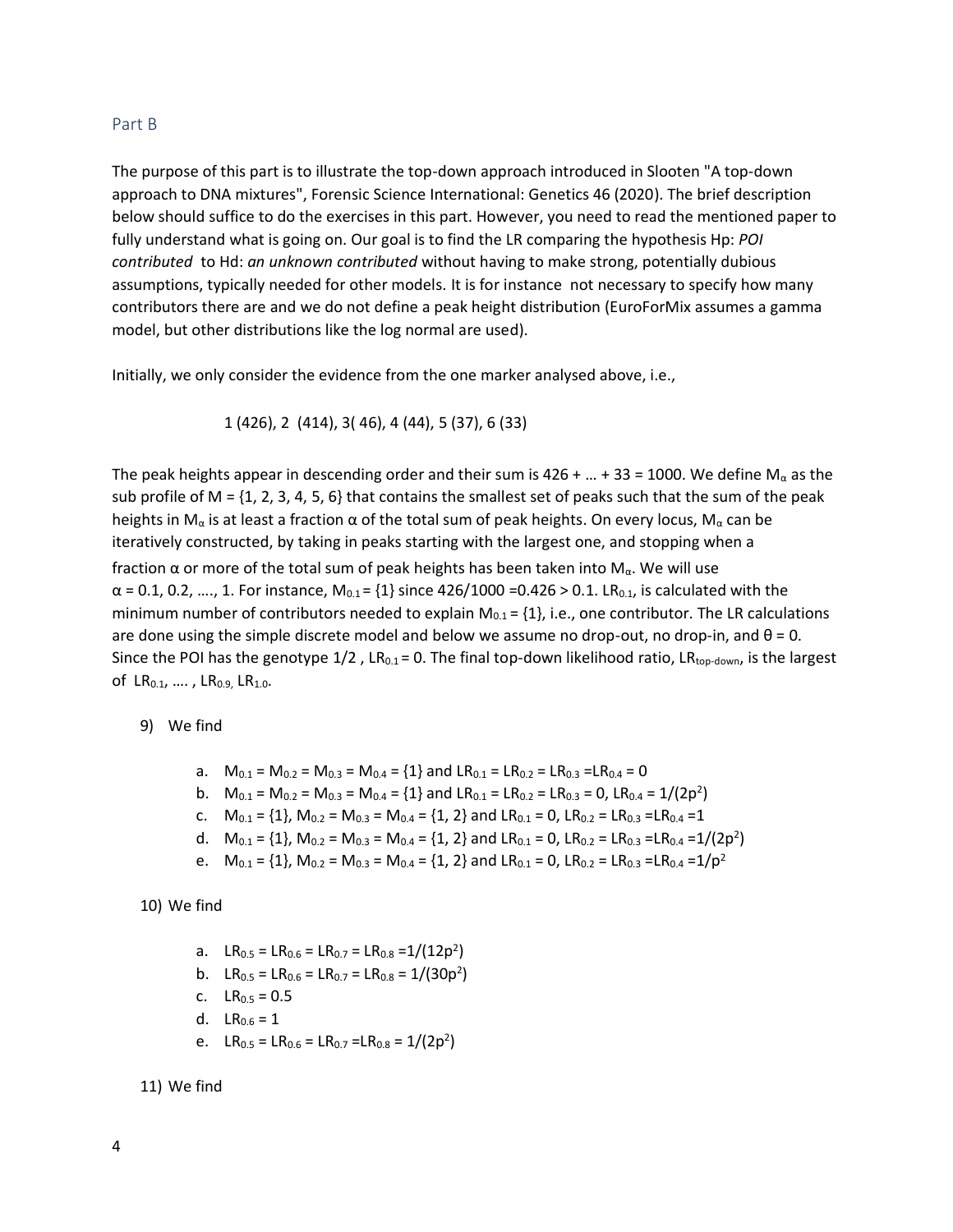- a.  $LR_{0.9} = 0$
- b.  $LR_{0.9} = 1/(12p^2)$
- c.  $LR_{0.9} = 1$
- d.  $LR_{0.9} = 1/(30p^2)$
- e. LR<sub>0.9</sub> =  $1/(2p^2)$
- 12) We find
	- a.  $LR_{1.0} = 1/(30p^2)$
	- b.  $LR_{1.0} = 1$
	- c.  $LR_{1.0} = 0$
	- d.  $LR_{1.0} = 1/(2p^2)$
	- e. LR<sub>1.0</sub> =  $1/(12p^2)$
- 13) Based on the top down approach and 10 independent copies of the above marker we would report
	- a.  $log10$ (LR<sub>top-down</sub>) = 2.7
	- b.  $log10(LR_{top-down}) = 10$
	- c.  $log10(LR_{top-down}) = 50$
	- d.  $log10(LR_{top-down}) = 16.99$
	- e.  $log10$ (LR<sub>top-down</sub>) = 500

## Part C Peak height data

For the problems below the freely available software EuroForMix, preferably version 3.3.1, available from<http://www.euroformix.com/> , is required. **You should use the settings:**

## Settings

| Easy mode:                                 | $\odot$ NO $\odot$ Yes |
|--------------------------------------------|------------------------|
| Detection threshold (AT)                   | 50                     |
| <b>Fst-correction (theta)</b>              | 0                      |
| Probability of drop-in (PrC)               | 0                      |
| Drop-in hyperparam (lambda) 0.01           |                        |
| Prior: BW stutter-prop.<br>$function(x) =$ | dbeta(x,1,1)           |
| Prior: FW Stutter-prop.<br>$function(x) =$ | dbeta(x,1,1)           |
| Max locus:                                 | 30                     |
|                                            |                        |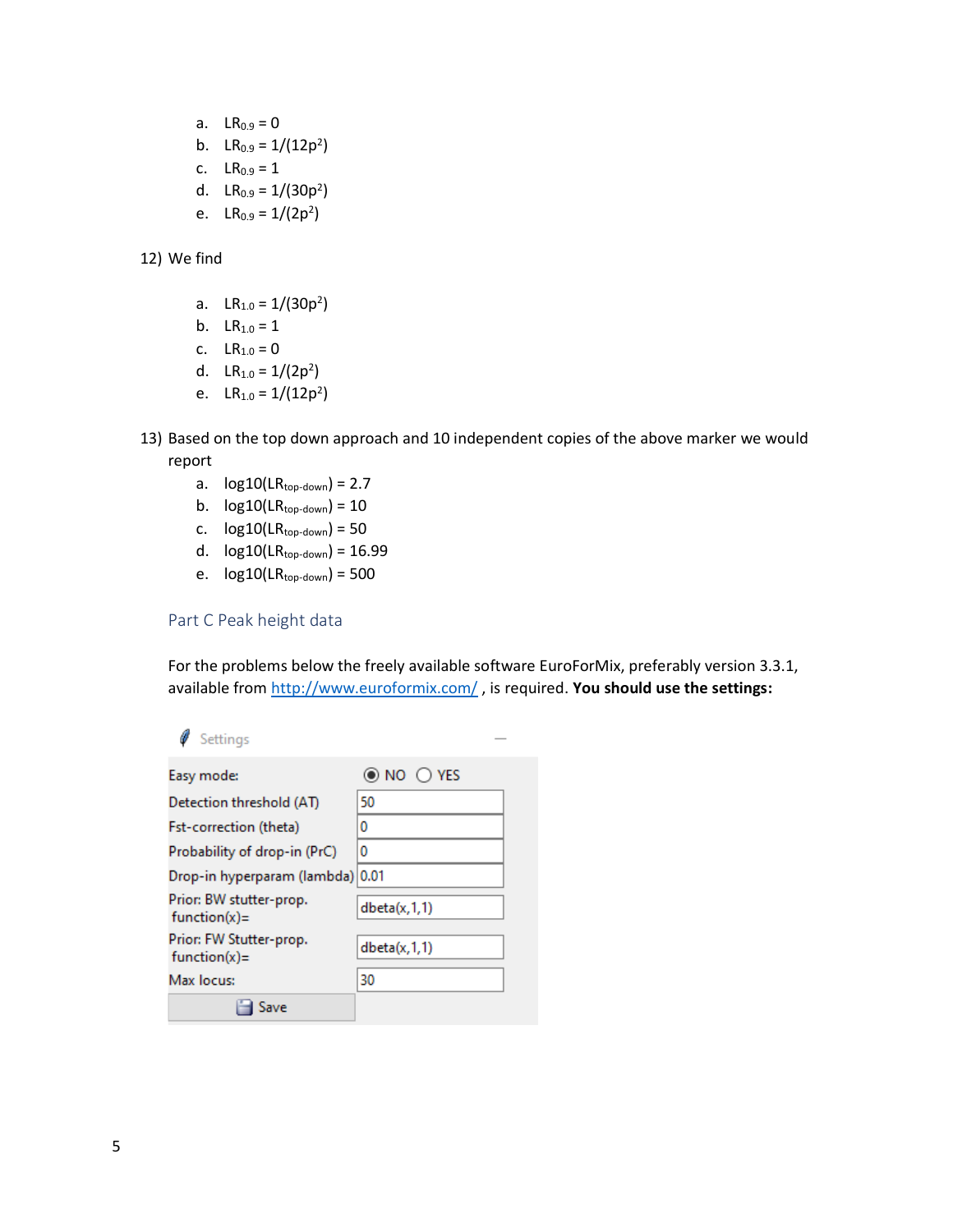We do not consider stutter or drop-in, i.e. PrC=0, BW Stutter: NO, FW Stutter: NO (degradation is not activated for these markers as we are not using one of the predefined kits in EuroForMix). Use the maximum likelihood option ('Quantitative LR (Maximum Likelihood based)') in EuroForMix for LR calculations. Some theory is explained in [01-Introduccion-Quant.pdf](http://familias.name/ghep21/01-Introduccion-Quant.pdf) (by Lourdes Prieto) in case you are new to the software.

The evidence is [here.](https://familias.name/ghep22/simEvidence.csv) There are ten markers (L1, L2, ..., L10) of the kind described above (all with 10 alleles, each having frequency 0.1), in the fil[e freqs.csv.](https://familias.name/ghep22/freqs.csv) The POI has genotypes 1/2 for all markers. You need to prepare the input file for POI.

- 14) We compare the hypothesis Hp2: *POI and one unknown contributed* to Hd2: *two unknowns contributed.* EuroForMix reports
	- a.  $log10(LR) = 16.99$
	- b. "Wrong model specification. The specified model could not explain the data. …"
	- c.  $log10(LR) = 10.22$
	- d.  $log10(LR) = 11.53$
	- e.  $log10(LR) = 11.49$
- 15) If we compare Hp3: *POI and two unknowns contributed* to Hd3: *three unknowns contributed*, EuroForMix reports
	- a.  $log10(LR) = 10.22$
	- b. "Wrong model specification. The specified model could not explain the data. …"
	- c.  $log10(LR) = 11.53$
	- d.  $log10(LR) = 11.49$
	- e.  $log10(LR) = 16.99$

16) If we compare Hp1: *POI contributed* to Hd1: *one unknown contributed,* EuroForMix reports

- a. "Wrong model specification. The specified model could not explain the data. …"
- b.  $log10(LR) = 10.22$
- c.  $log10(LR) = 11.53$
- d.  $log10(LR) = 11.49$
- e.  $log10(LR) = 16.99$
- 17) If we run 'Optimal quantitative LR' to estimate if 1, 2 or 3 contributors give the best model, EuroForMix
	- a. reports "Wrong model specification"
	- b. suggests a model with 2 contributors
	- c. suggests a model with 1 contributor